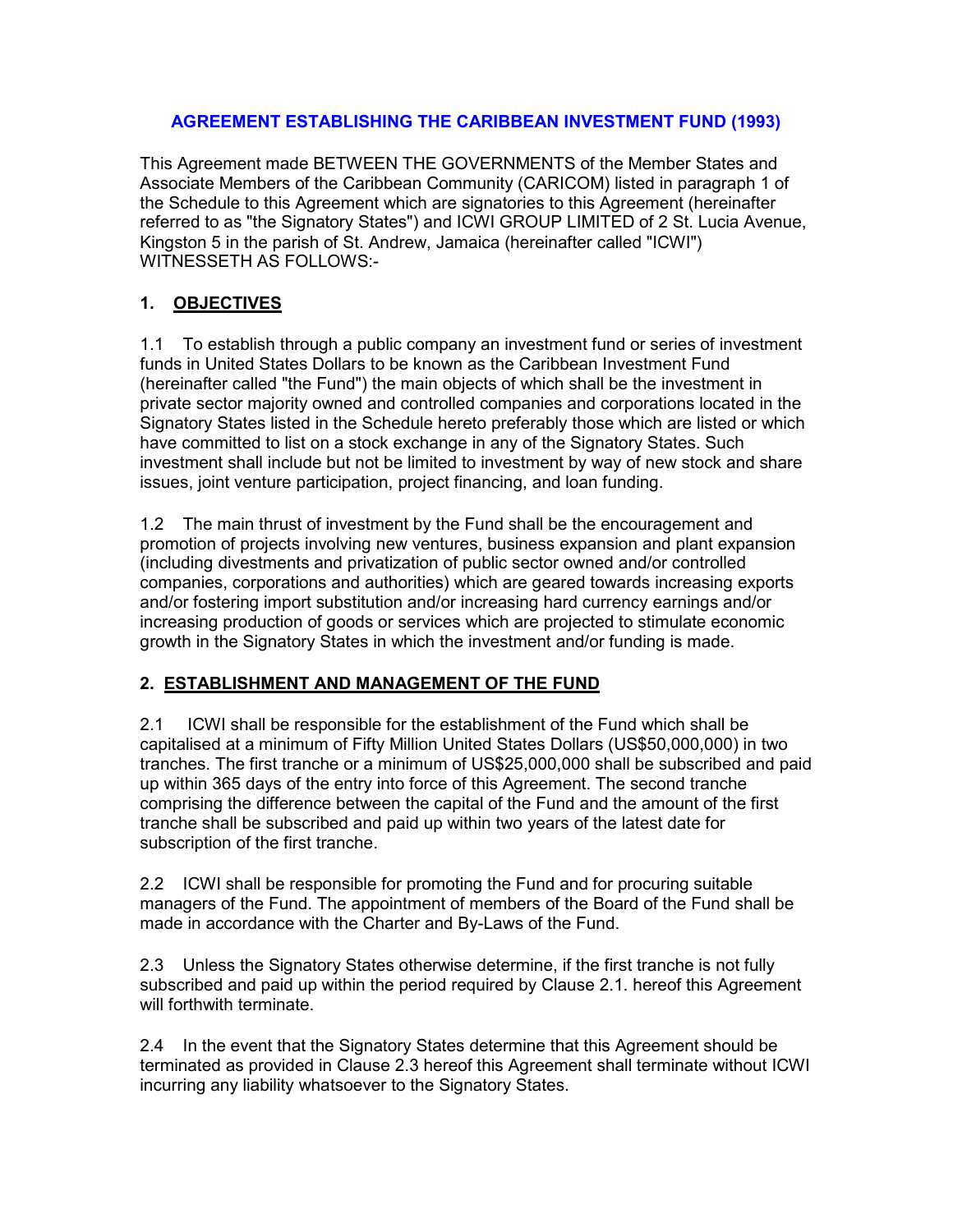2.5 In the event that the Signatory States determine that this Agreement should not be terminated as provided in Clause 2.3 hereof then such of the first tranche as has not been subscribed and paid up shall form part of the second tranche to be subscribed and paid up within the further period required by Clause 2.1 hereof.

2.6 If the second tranche (including such amount of the first tranche pursuant to Clause 2.5 if applicable) is not fully subscribed within the period required by Clause 2.1 hereof ICWI shall not incur any liability whatsoever to the Signatory States and the provisions of Clause 12 shall cease to apply, unless the Signatory States otherwise determine.

## 3. SUBSCRIPTION OF CAPITAL TO THE FUND

3.1 The investment in the Fund shall be in hard currency. For this purpose it shall be denominated as US DOLLARS.

# 4. CONCESSIONS AND PRIVILEGES OF THE FUND

4.1 ICWI and the Signatory States recognize that the grant of certain concessions and privileges to the Fund for a certain period of time will facilitate the establishment and operation of the Fund and enhance its viability and that the grant of concessions and privileges is subject to legislative and/or administrative authority as required in the respective Signatory States.

4.2 In consideration of the Fund becoming duly established as provided herein and of the Fund pursuing the objectives of Clause 1.2 in the Signatory States each Signatory State hereby undertakes to ensure that the following concessions and privileges are granted to and may be enjoyed by the Fund in its territory:

4.2.1 The Fund's operations may be established in any Signatory State and the Signatory States will promptly provide all consents and approvals necessary for the establishment of the Fund's operations in their respective territories without any restrictions;

4.2.2 The Fund shall be entitled to acquire, hold and dispose of both real and personal property whether by way of purchase, mortgage, charge, transfer, sale or otherwise without any restrictions;

4.2.3 The shares of the Fund shall be freely transferable both within and outside of the Signatory States to residents and non-residents thereof without any restrictions;

4.2.4 The Signatory States will promptly provide all consents and approvals necessary in order to permit or provide that any restrictions (including without limitation exchange control restrictions) contained in any legislations or governmental or statutory order from time to time in force in any of the signatory States shall not be applicable to:-

4.2.4.1 any investment or subscription in the Fund whether made inside or outside and whether made by residents or non-residents of a Signatory State;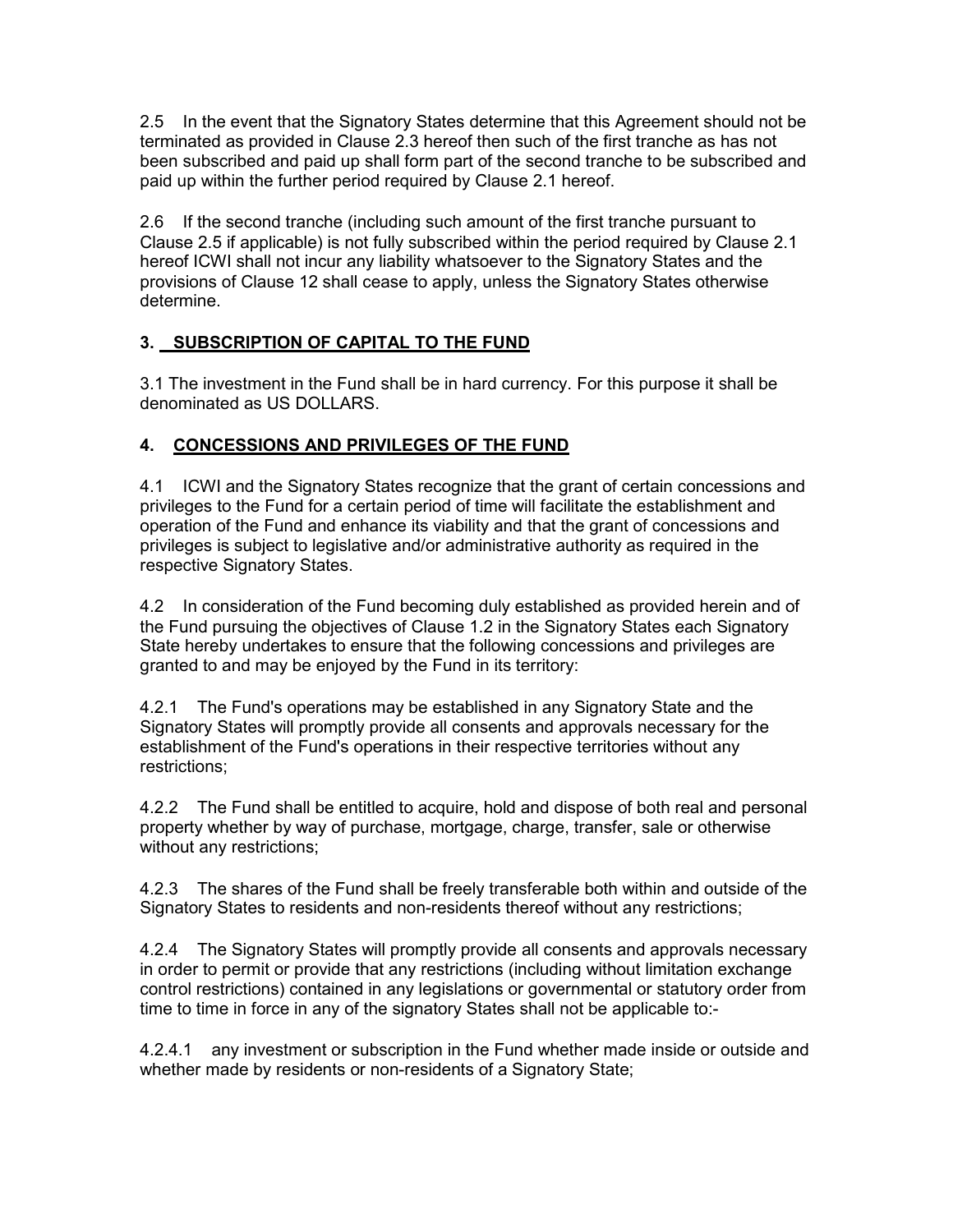4.2.4.2 gold and any currency held by the Fund whether issued by the Signatory States or not;

4.2.4.3 securities of any nature whatsoever including but not limited to shares, stocks, bonds, notes, debentures, debenture stocks, mortgages, charges or liens on realty and personality and units under a unit trust scheme whether issued by the Fund as part of its capitalization or issued to the Fund as a result of any investment by the Fund including investment in or funding provided by the Fund in any project in a Signatory State;

4.2.4.4 any real and personal property and any certificates of title in relation thereto which form part of or affecting any project in which the Fund has invested or provided funding in the Signatory State;

4.2.4.5 the remittance by the Fund of any profits, dividends, capital gains, interests and other income and revenues of whatsoever nature of and in the Fund and the proceeds of any sale, transfer or other disposition of any shares of the Fund and of any securities issued by or to the Fund.

4.2.5 The Signatory States will promptly provide all consents and approvals necessary in order to permit or provide that no taxes, duties, levies or imposts shall be payable on or levied in respect of any or all of the following:-

4.2.5.1 Subscriptions to or investments in the Fund and any securities issued by the Fund;

4.2.5.2 Revenues, income, dividends, interest or profits or whatsoever nature accruing to the Fund from any project in which the Fund has made an investment and/or provided funding;

4.2.5.3 The proceeds of sale, transfer or other disposition of any securities issued to the Fund as a result of any investment in and/or funding to any project by the Fund pursuant to the objectives for which the Fund was established;

4.2.5.4 Any revenue, profits (including capital profits), capital gains and income generated by the Fund;

4.2.5.5 Remittances of any interest, dividends, distributions or other payments paid by distributions or other payments paid by the Fund to any subscriber, investor or shareholder in the Fund.

4.3 Unless otherwise agreed by the parties in writing, the Signatory States and each of them shall not be obliged to extend any or all of the concessions and privileges which they are obliged to grant to the Fund beyond ten (10) years from the date of the subscription of the second tranche under Clause 2.1 hereof.

4.4 At the expiration of 5 years from the date of the subscription of the second tranche under Clause 2.1 hereof the parties shall either directly or through the Advisory Board consult and discuss the desirability of extending the concessions and privileges granted to and enjoyed by the Fund and if considered desirable the concessions and privileges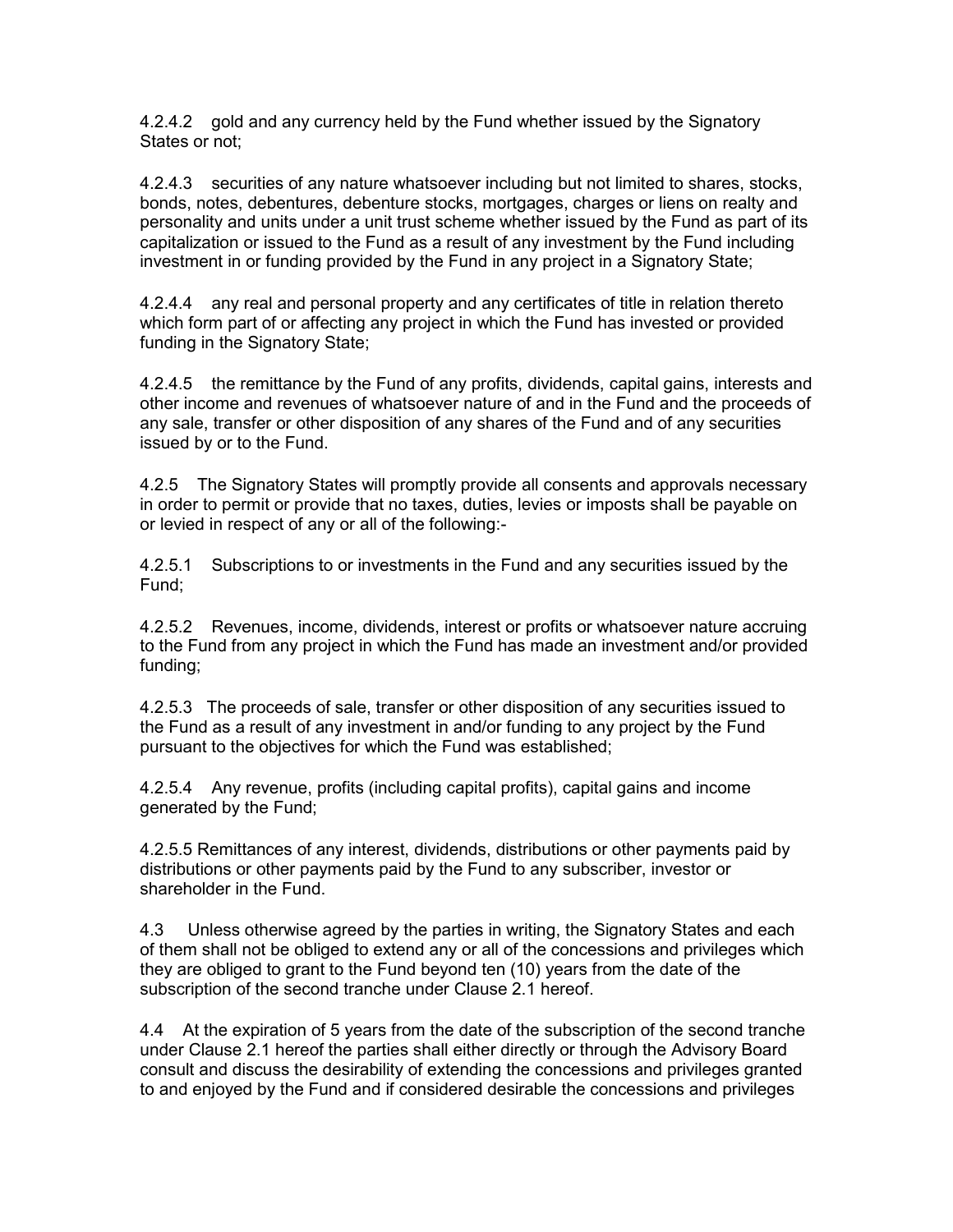granted to and enjoyed by the Fund shall be duly extended for such period as the Signatory States consider appropriate.

## 5. LIMITATION ON INVESTMENT IN A PROJECT

5.1 The Fund in consultation with the Fund's managers shall from time to time set the investment policy of the Fund in projects and the minimum and maximum investment by the Fund in any single project.

#### 6. POLICY ON INVESTMENT IN SIGNATORY STATES

6.1 The Fund in consultation with the Fund's managers shall set the investment policy of the Fund in projects in Signatory States but they will nevertheless give due consideration to investing in every participating Signatory State from time to time. It is acknowledged that there is no obligation on the Fund and/or the Fund's managers to invest in any particular Signatory State.

# 7. START UP DATE

7.1 The proposed start up date of the Fund is 90 days after the entry into force of this Agreement.

#### 8. PROMOTION OF CAPITAL MARKETS

8.1 The Fund and the Fund's managers will use their best endeavours to ensure that generally investment by the Fund will be in projects which will promote and enhance the capital markets in the Signatory States.

#### 9. INVESTMENT OF FUNDS

9.1 Not less than 75 percent of the funds from the first tranche and not less than 75 percent of the total funds from both tranches shall, within two to three years, respectively of the entry into force of this Agreement, be invested in projects contemplated in Clause 1.

9.2 If the Fund fail to satisfy the requirements of Clause 9.1 the provisions of Clause 12 shall cease to apply unless the Signatory States otherwise determine.

#### 10. BORROWING BY THE FUND

10.1 Nothing contained in this Agreement shall restrict the Fund's rights to borrow money from time to time, and use same or any part thereof to invest in projects contemplated by Clause 1.

## 11. ADVISORY BOARD

11.1 There shall be an Advisory Board consisting of not more than 7 members to be appointed by the countries listed in Item 1 of the Schedule which become parties to this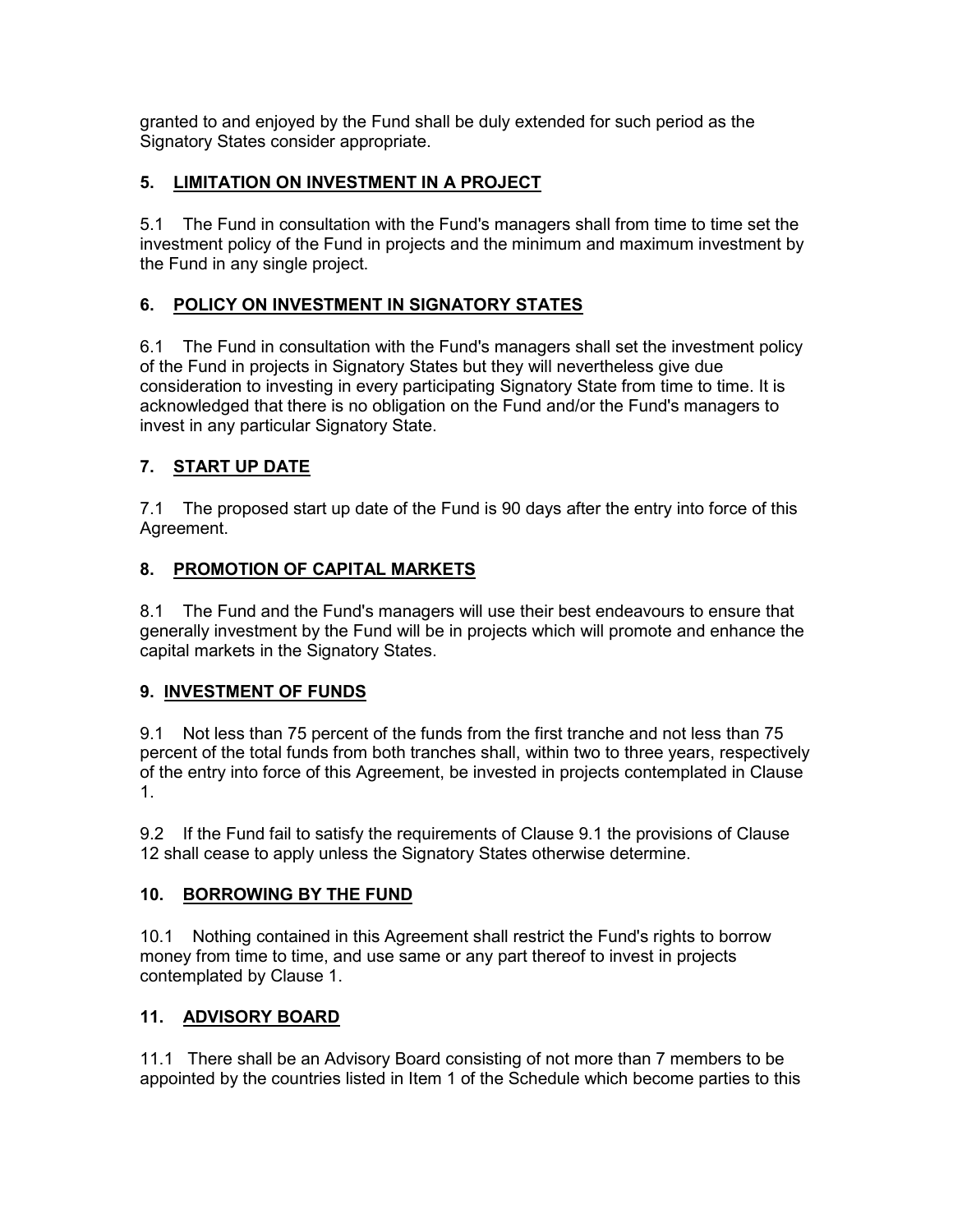Agreement. Subject to Clause 11.2, each participating country shall have the right to appoint one (1) member to the Advisory Board.

11.2 For the purposes of Clause 11.1 such member countries of the Organization of Eastern Caribbean States (OECS) and such Associate Members which become parties to this Agreement shall have the right collectively to appoint only one (1) member to the Advisory Board.

11.3 The function of the Advisory Board shall be to monitor the performance of the Fund and to liaise between the Signatory States and the Fund on matters relating to this Agreement and the performance of the Fund.

11.4 The Fund will provide written quarterly reports to the Advisory Board indicating the investments in and/or funding provided to projects by the Fund and the investment of its funds in non-profit activities. The reports shall also include an outline of the status of projects being investigated for investment and/or funding.

## 12. EXCLUSIVITY OF FUND

12.1 The Signatory States recognise that in order for the Fund to be successful and meet its objectives the Fund needs exclusivity for investment in the Signatory States for a period of not less that 5 years and to this end undertake not to grant to any other CARICOM Regional Fund or institution, that is to say, a CARICOM Regional Fund or institution established by an Agreement open for signature by all CARICOM Member States, the concessions and privileges or any of them granted to the Fund under Clause 4.

12.2 During the existence of the Fund the Signatory States undertake not to grant to any other fund or institution which is established to operate regionally in the Signatory States in competition with the Fund any concession and privileges more favourable than those granted to the Fund from time to time.

## 13. ENTRY INTO FORCE

13.1 Subject to Clause 13.2, this Agreement shall enter into force when it has been dulyexecuted by ICWI and any number of the Signatory States listed in the Schedule hereto which number must include any three of the States of Barbados, Guyana, Jamaica and Trinidad and Tobago.

13.2 If this Agreement is not executed pursuant to Clause 13.1 within 60 days of the date that the CARICOM Secretary-General declares it to be open for signature this Agreement shall not enter into force unless ICWI and the prospective Signatory States determine otherwise.

13.3 None of the parties hereto shall incur any liability to the other until after the date that this Agreement shall enter into force.

## 14. ADDITIONAL PARTIES TO THE AGREEMENT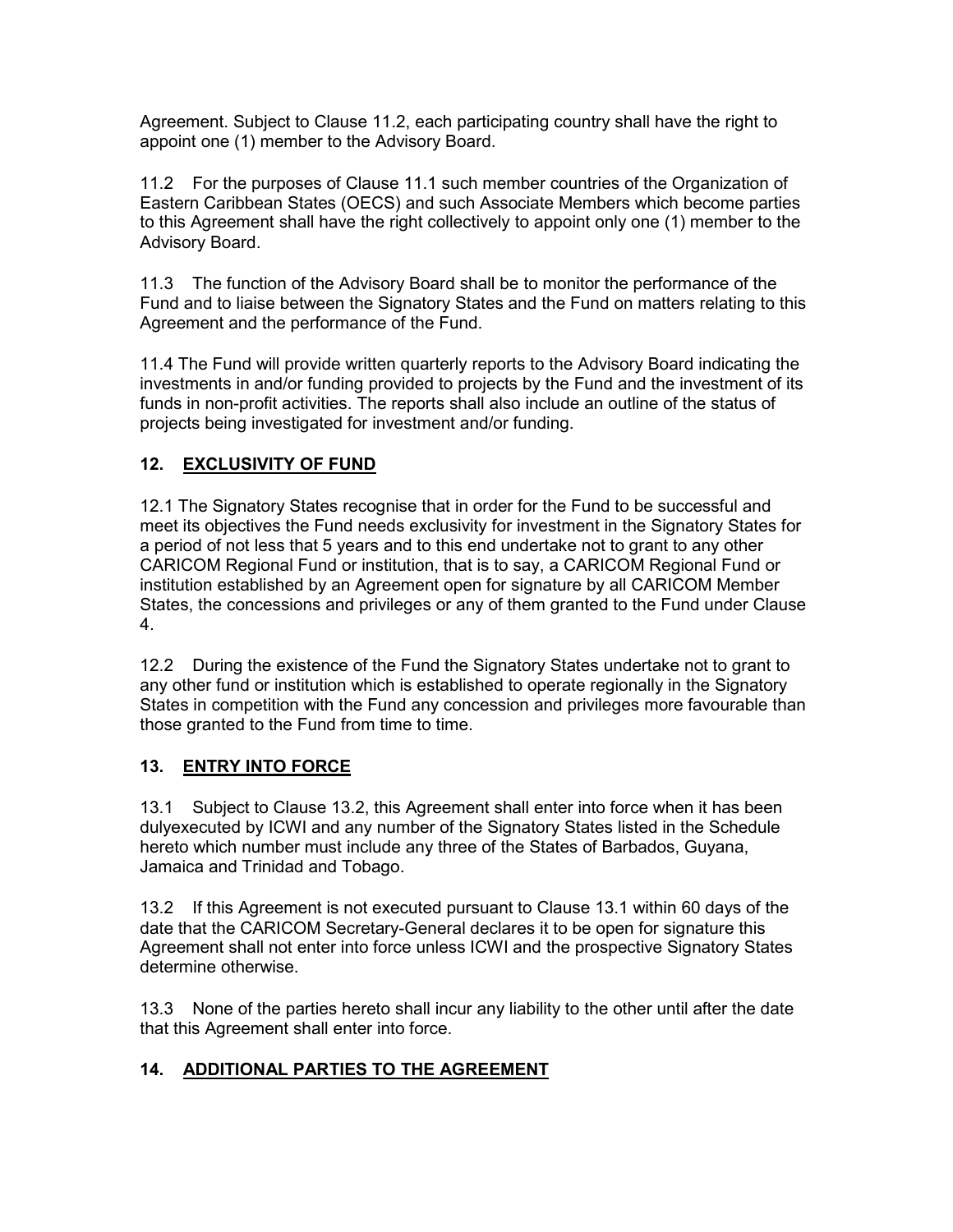14.1 The parties hereto affirm that it is their intention that upon the incorporation of the Fund the rights and obligations to be carried out and performed by the Fund and the Signatory States under this Agreement shall be binding on each of the Fund and the Signatory States. To this end the parties hereto hereby acknowledge and agree each with the other that on its incorporation the Fund will become a party to this Agreement by depositing with the Secretary-General of the Caribbean Community at the Caribbean Community Secretariat a written notice duly executed by the Fund under its common seal stating that is undertakes to be bound by the terms and conditions of this Agreement as if it had been a signatory hereto at the time of execution by the other parties. The deposit of the abovementioned notice will create a valid and binding Agreement between the Fund and the Signatory States, collectively and individually as if the Fund has been an original part and signatory hereto.

14.2 The parties hereto acknowledge and recognise that non-signatory Member States or

Associate Members of CARICOM listed in Item 1 of the Schedule hereto at the time this Agreement enters into force and countries to which paragraph 2 of the Schedule to this Agreement refers may wish to become parties to this Agreement subsequent to the entry into force of this Agreement. The parties hereto hereby acknowledge and agree each with the other that any Member State or Associate Member of CARICOM shall be entitled at any time to sign the counterpart of this Agreement deposited with the Secretary-General of the Caribbean Community at the Caribbean Community Secretariat pursuant to Clause 17 and the signing thereof by the Government of such Member State or Associate Member and each of them as if such Member State or Associate Member had been an original party and signatory hereto.

## 15. RELEASE OF OBLIGATIONS

15.1 After delivery of the written notice by the Fund under Clause 14.1 and after the date for subscription of the first and second tranche referred to in Clause 2.1, ICWI shall notwithstanding anything hereto to the contrary, be deemed to have performed all of its obligations under this Agreement and shall be released from this Agreement.

## 16. AMENDMENTS

16.1 This Agreement may be amended by consent of the parties hereto.

16.2 No amendment to this Agreement shall be binding on the parties unless it is in writing and duly executed by all the parties to the Agreement. Any such document amending this Agreement shall be deposited with the Secretary-General of the Caribbean Community at the Caribbean Community Secretariat within 30 days of its execution.

## 17. DEPOSIT OF AGREEMENT

17.1 This Agreement shall be deposited with the Secretary-General of the Caribbean Community and the Secretary-General shall furnish each party to this Agreement with a certified copy thereof.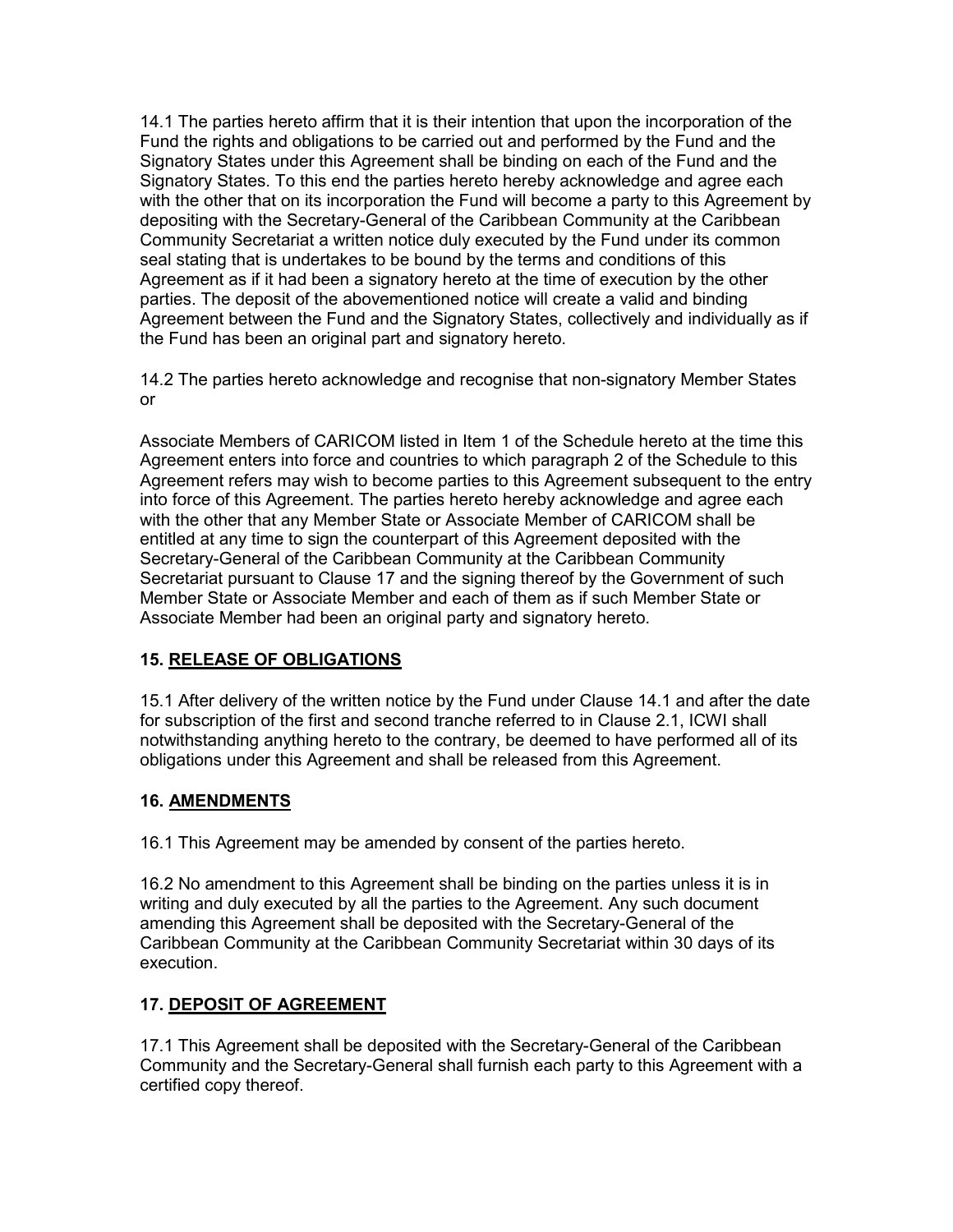# 18. JURISDICTION FOR REGISTRATION OF THE FUND

18.1 The parties hereto agree that, at the discretion of ICWI and the Fund, the Fund shall be registered in a jurisdiction highly conducive to the enhancement of the attractiveness of the Fund in the eyes of prospective investors.

## 19. ADMINISTRATIVE HEADQUARTERS OF THE FUND

19.1 The Administrative Headquarters of the Fund shall be in Jamaica.

## 20. CHOICE OF LAW

20.1 The parties hereto agree that prior to the written notice by the Fund under Clause 14.1 this Agreement shall be governed by the laws of Jamaica.

20.2 The parties hereto agree that upon delivery of the written notice by the Fund under Clause 14.1, this Agreement shall be governed by the laws of England.

## 21. ARBITRATION

21.1 The parties hereto agree that:-

21.1.1 In the event of any controversy, dispute or question arising out of or in connection with or in relation to this Agreement or its interpretation, performance or nonperformance or any breach thereof, the matter shall first be subjected to negotiation.

21.1.2 If the controversy, dispute or question is not resolved by negotiation pursuant to Clause 21.1.1 hereof within 30 days, it shall be referred to arbitration.

21.1.3 All controversies, disputes or questions arising in connection with this Agreement save and except as hereinafter provided shall be finally settled under the Rules of Conciliation and Arbitration of the International Chamber of Commerce by one arbitrator appointed in accordance with the said Rules.

21.1.4 If any event giving rise to any controversy, dispute or question arises prior to ICWI being released under Clause 15.1, then such controversy, dispute or question shall be finally settled by arbitration before a single arbitrator under the rules of arbitration in accordance with the Arbitration Act of Jamaica as amended from time to time.

## **SCHEDULE**

1. (i) Antigua and Barbuda

- (ii) The Bahamas
- (iii) Barbados
- (iv) Belize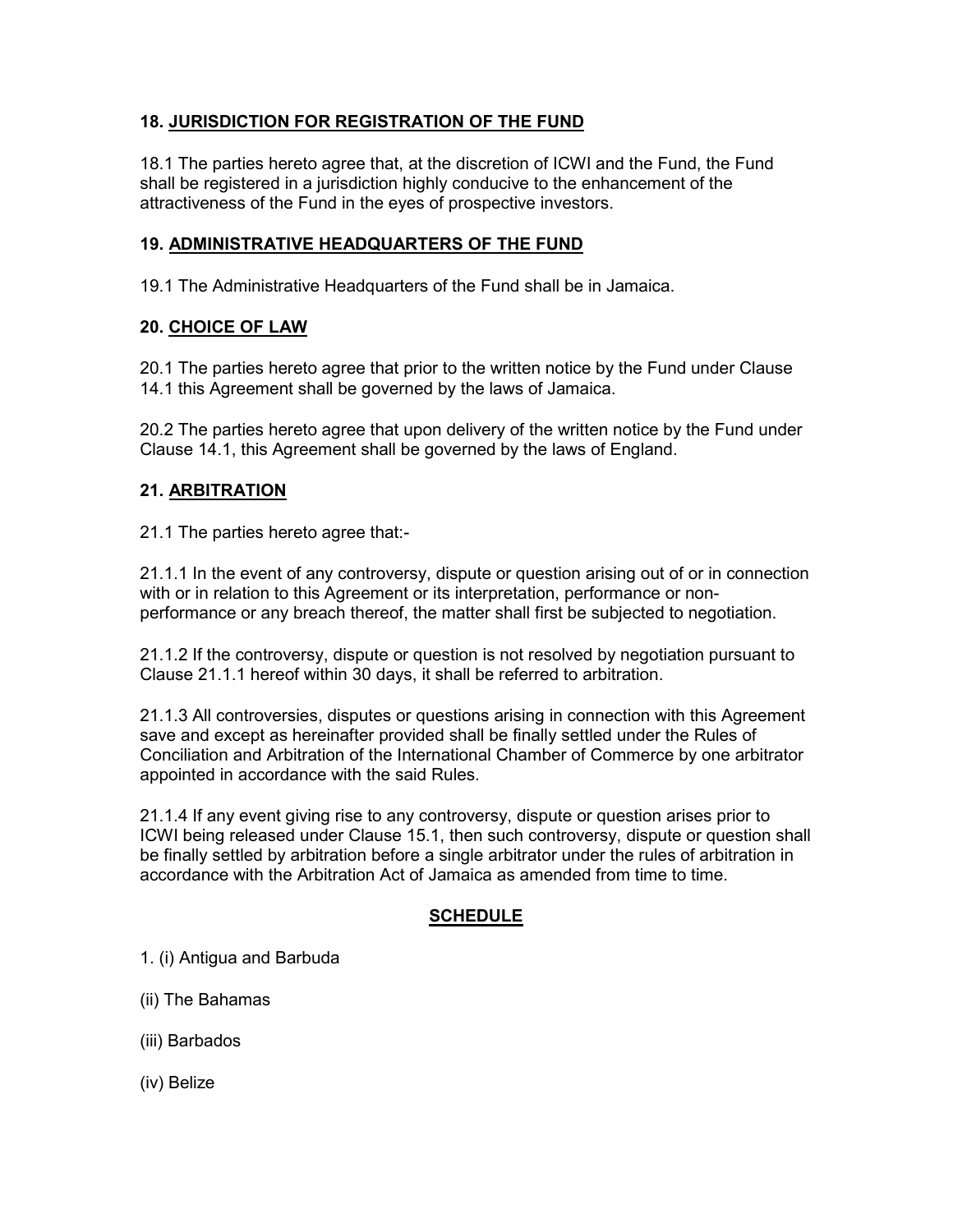- (v) Dominica
- (vi) Grenada
- (vii) Guyana
- (viii) Jamaica
- (ix) Montserrat
- (x) St. Kitts/Nevis
- (xi) St. Lucia
- (xii) St. Vincent and the Grenadines
- (xiii) Trinidad and Tobago
- (xiv) The British Virgin Islands
- (xv) The Turks and Caicos Islands

2. Any other country which becomes a Member State of the Caribbean Community or an Associate Member of the Caribbean Community.

Signed by: Lester Bird For the Government of Antigua and Barbuda, on 13 October 1993 at Port-of-Spain, Trinidad and Tobago, on behalf of Antigua and Barbuda

Signed by: Arlington E. Butters For the Government of The Bahamas, on 17 February 1995 at Belize City, Belize, on behalf of The Bahamas

Signed by: Lloyd Erskine Sandiford For the Government of Barbados, on 31 May 1996 at Christ Church, Barbados, on behalf of Barbados

Signed by: Manuel Esquivel For the Government of Belize, on 13 October 1993 at Port-of-Spain, Trinidad and Tobago, on behalf of Belize

Signed by: Mary Eugenia Charles For the Government of Dominica, on 25 May 1994 at Castries, St. Lucia, on behalf of Dominica

Signed by: G. Brathwaite For the Government of Grenada, on 30 September 1994 at St. George's, Grenada, on behalf of Grenada